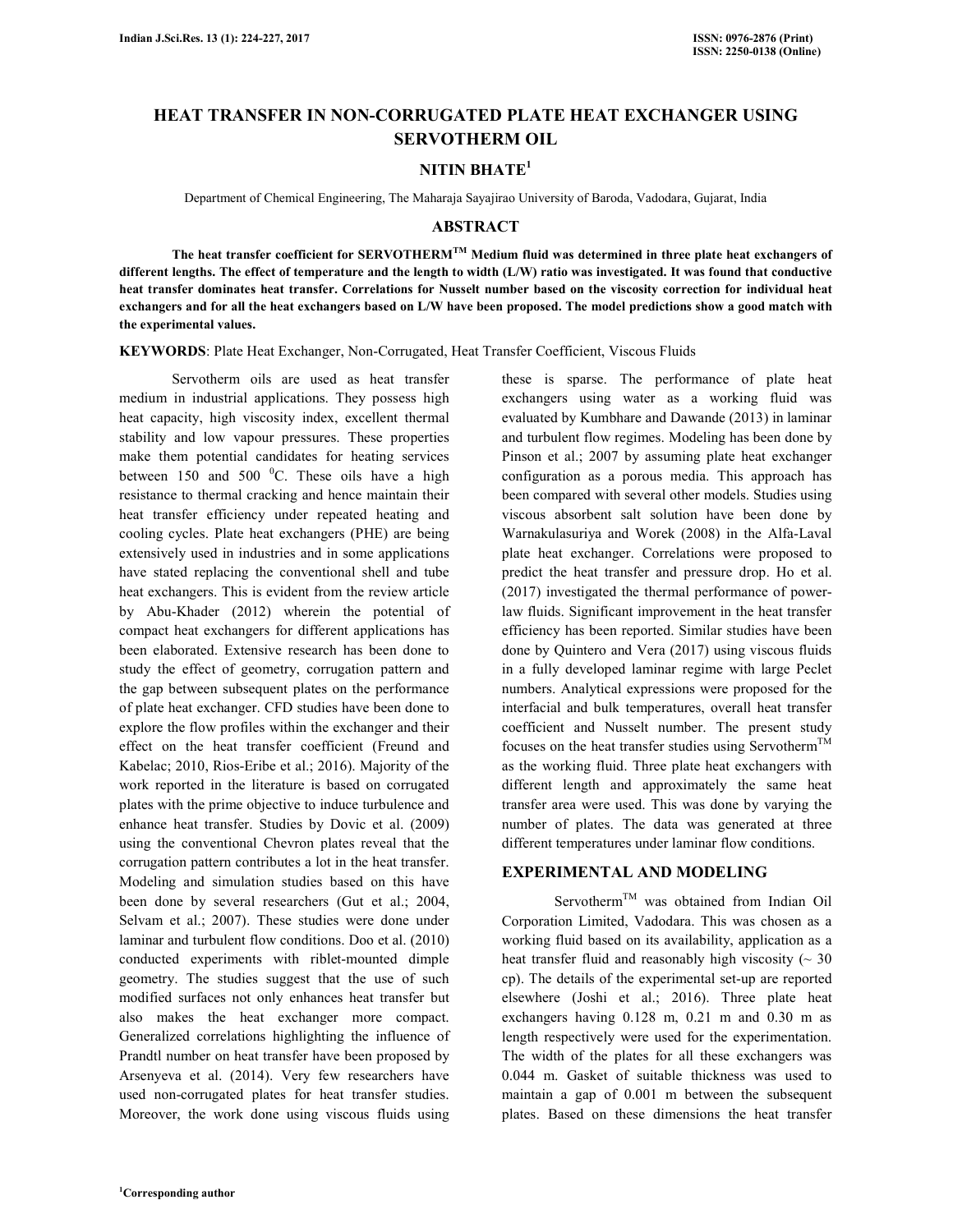areas calculated for the three heat exchangers were 0.0337 m<sup>2</sup>, 0.0369 m<sup>2</sup> and 0.0264 m<sup>2</sup> respectively. On the either ends of the plate heat exchanger, pressure plates were used to make the system leak proof. The experimental data was generated at 50  $^{\circ}$ C, 60  $^{\circ}$ C and 80 <sup>o</sup>C. Steady state conditions with respect to temperature and flow rate were ascertained before taking the readings. The flow rates were adjusted using a dimmerstat. In order to minimize the contribution of the outside film heat transfer coefficient  $(h_0)$ , the flow rate of cooling water was deliberately kept high. The heat transfer coefficient was in the range of 8000 to 10000 kCal/hr-m<sup>2</sup>-<sup>o</sup>C. The rate of heat transfer (Q) and the overall heat transfer coefficient (Ui) were calculated using Eq. 1 and Eq. 2.

$$
Q = MC_p \Delta T \tag{1}
$$

$$
U_i = \frac{Q}{A\Delta T_{lm}}\tag{2}
$$

The inside heat transfer coefficient  $(h_i)$  was calculated from  $U_i$  and  $h_o$ . Two approaches were used to propose correlations for Nusselt number. The first one based on the viscosity correction factor was used for individual heat exchangers (Eq. 3). The second approach included the ratio of length to width (L/W) of the plate for the heat exchangers under study (Eq. 4). The latter was consolidated for all the heat exchangers.

$$
Nu = aReb Prc \left(\frac{\mu}{\mu_w}\right)^d
$$
 (3)

$$
Nu = aReb Prc \left(\frac{\mu}{\mu_w}\right)^d \left(\frac{L}{W}\right)^e \tag{4}
$$

 Regression analysis using the SOLVER feature of MS EXCEL was used to determine the model parameters by minimizing the objective function (Eq. 5).

$$
OF = \sqrt{\sum \frac{\left(h_i^{pred} - h_i^{exp}\right)/h_i^{pred}}{n}} \times 100
$$
 (5)

### **RESULTS AND DISCUSSION**

 The effect of temperature and the length of plate heat exchanger on the heat transfer coefficient were studied using three different exchangers. Since the present work was focused on viscous fluid, the change in the viscosity due to temperature cannot be ignored. It plays a significant role in heat transfer and is also

responsible for altering the flow patterns. All the experiments conducted were well within the laminar regime. The effect of temperature on the heat transfer coefficient for the three exchangers under mention is shown in Figures 1 to 3. It is evident from the figures that the heat transfer coefficient decreases with temperature. This trend is different from that observed conventionally where temperature favours heat transfer. However, the latter holds in the case when convective heat transfer is predominant. In the present case owing to the high viscosity and fully developed laminar regime, conduction dominates over convection. This becomes more relevant given the fact that the gap between the subsequent plates is 1 mm. Since conduction controls the heat transfer, thermal conductivity of liquid comes into play. It is known that the thermal conductivity of liquids is directly proportional to the density. The increase in temperature lowers the density thus decreasing the thermal conductivity which ultimately results in decreasing the heat transfer. Figures 1 to 3 show that the profiles for heat transfer coefficient vs. Reynolds' number at 50 $\mathrm{^{\circ}C}$ and 80  $^{\circ}$ C in are wide apart. The parameters of Eq. 3 for all the three plate heat exchangers obtained by minimizing the objective function (Eq. 5) are reported in Table 1. The power of Reynolds number is in the range of that observed in the case of heat transfer in laminar regime. The negative values of the power for viscosity correction are the result of the inverse relationship of thermal conductivity with temperature. Moreover it is also observed that at a given temperature as the length of the exchanger increases the heat transfer coefficient also increases. This could be because of the increased contribution of convective heat transfer owing to the scope for the formation of eddies with increase in the length. The expression for Nusselt number taking into account the contribution of length to width ratio (L/W) is given in Eq. 6. The constants of this equation were obtained by regression analysis of all the data points for the three plate heat exchangers.

**Table 1: Parameters of Nusselt equation for different Plate Heat Exchangers** 

| PHE        | a     | h     | c     |        |
|------------|-------|-------|-------|--------|
| Length (m) |       |       |       |        |
| 0.128      | 0.520 | 0.270 | 0.337 | $-0.1$ |
| 0.210      | 0.523 | 0.210 | 0.400 | $-0.1$ |
| 0.300      | 0.396 | 0.293 | 0.400 | -01    |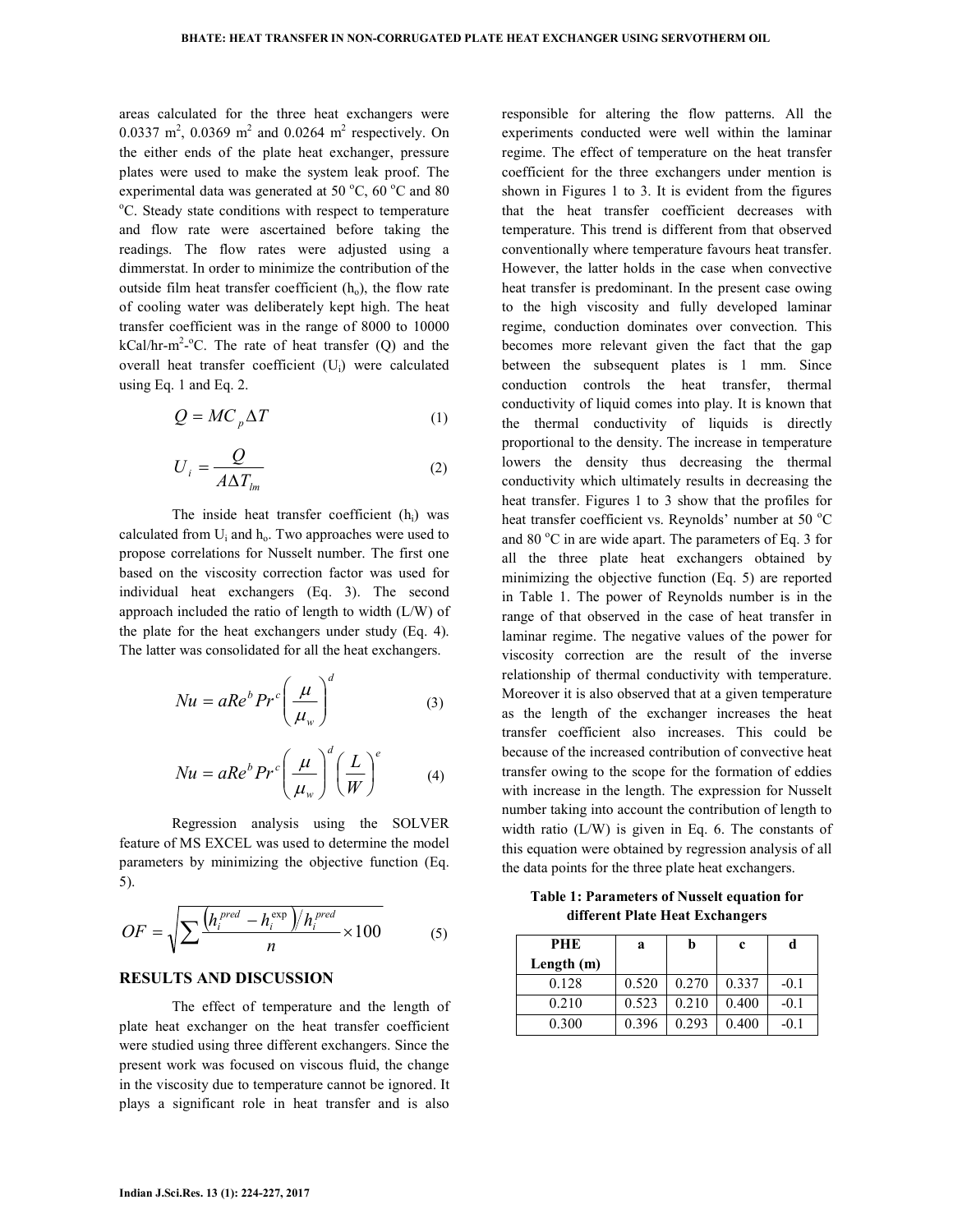





**Figure 2: Effect of Temperature on the Heat Transfer Coefficient for PHE with 0.210 m length** 





$$
Nu = 0.18Re0.25Pr0.4\left(\frac{\mu}{\mu_w}\right)^{-0.099}\left(\frac{L}{W}\right)^{0.16}
$$
 (6)

 Based on Eq. 6 it can be opined that the heat transfer coefficient is proportional to approximately  $1/6<sup>th</sup>$  power of the length. The increase in the heat transfer with length is evident from Figures 1 to 3. Relative to Figure 1 the profile at 80 $\degree$ C in Figure 3 is

closer to those at 50 $\degree$ C and 60 $\degree$ C. The parity plot comparing the predicted values of heat transfer coefficient based on Eq. 2 with the experimental values is shown in Figure 4.



**Figure 4: Parity plot for predicted and experimental values of heat transfer coefficient** 

#### **CONCLUSIONS**

 The effect of temperature and the length of plate heat exchanger on the heat transfer coefficient were studied. Experiments were performed at 50 $\degree$ C, 60  ${}^{0}C$  and 80  ${}^{0}C$  and three different lengths of plate heat exchanger. The decrease in the heat transfer coefficient with increase in the temperature was due to the conductive heat transfer dominating heat transfer. The experimental and the predicted values of heat transfer coefficient compare well with a maximum deviation of  $± 5\%$ .

## **Nomenclature**

- *a* Model parameter, dimensionless
- *A* Constant in Eq. (5),  $m^3/hr$ -mol<sup>1/3</sup>
- *b* Model parameter, dimensionless
- *B* Gap between two plates, m
- *c* Model parameter, dimensionless
- $C_p$  Heat capacity, kCal/kg<sup>-0</sup>C
- *d* Model parameter, dimensionless
- *h* Film heat transfer coefficient, kCal/hr-m<sup>2-o</sup>C
- *K* Thermal conductivity,  $kCal/hr-m<sup>0</sup>C$
- *L* Length of plate, m
- *M* Molecular weight, kg/mol
- *n* Number of data points, dimensionless
- *Nu* Nusselt number, dimensionless
- *Pr* Prandtl number, dimensionless
- *Re* Reynolds number, dimensionless
- *U* Overall heat transfer coefficient,  $kCal/hr-m^2$ -
- ${}^0C$